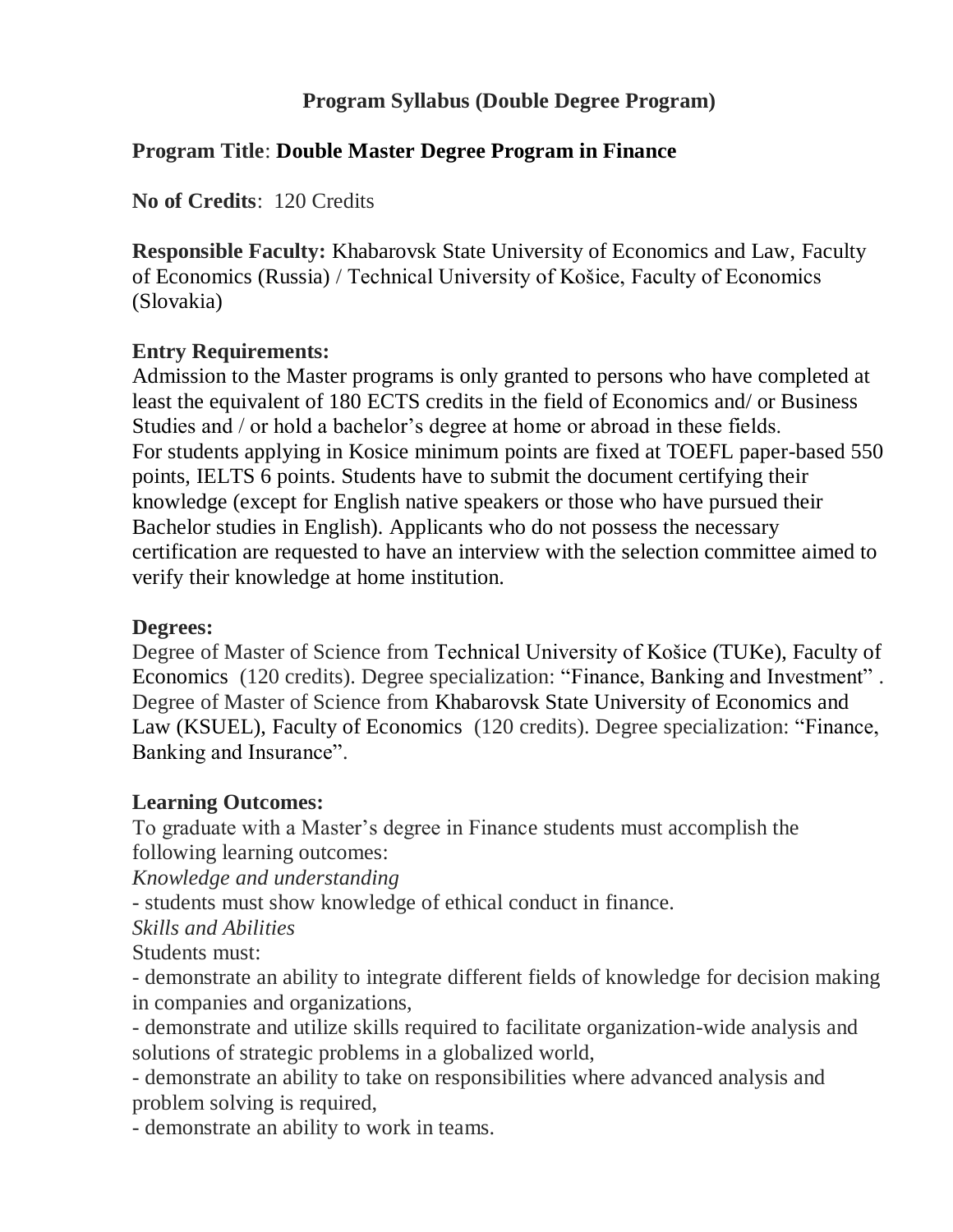#### *Ability to Evaluate and Approach*

- students must demonstrate an ability to take ethical or sustainable perspectives into consideration when analyzing and solving finance problems.

#### **Examination format:**

Written exams, oral seminars, field trips and writing PM's examination are forms that can be used within the program.

#### **Grades.**

## **For the participants of the double degree program the following scale of academic grade conversion applies:**

| <b>KSUEL</b> |                   |        |                | <b>TUK</b>   |           |
|--------------|-------------------|--------|----------------|--------------|-----------|
| Exam         |                   | Credit |                |              |           |
| Excellent    | $85 -$<br>100%    | Pass   | $60 -$<br>100% | Excellent    | 91-100%   |
| Good         | $70 - 84$<br>$\%$ |        |                | Very good    | 81-90 %   |
|              |                   |        |                | Good         | 71-80 %   |
| Satisfactory | 60-69 %           |        |                | Satisfactory | 61-70 %   |
|              |                   |        |                | Sufficient   | 51-60 %   |
| Failed       | $0-59%$           | Fail   | $0-59%$        | Fail         | $0 - 50%$ |

## **Transfer of Credits**

Recognition of courses

Students have to acquire at least 60 ECTS at the host institution. At most 60 ECTS acquired at the host institution can be recognized for the degree program at the home institution.

## **Study periods**

The program is for two years and consists of four semesters, each approximately 20 weeks. The program starts only in fall semester and as full-time studies. The first two semesters of study must be completed at the home institution.

## **Parallel and serial courses.**

Courses are given each semester in parallel.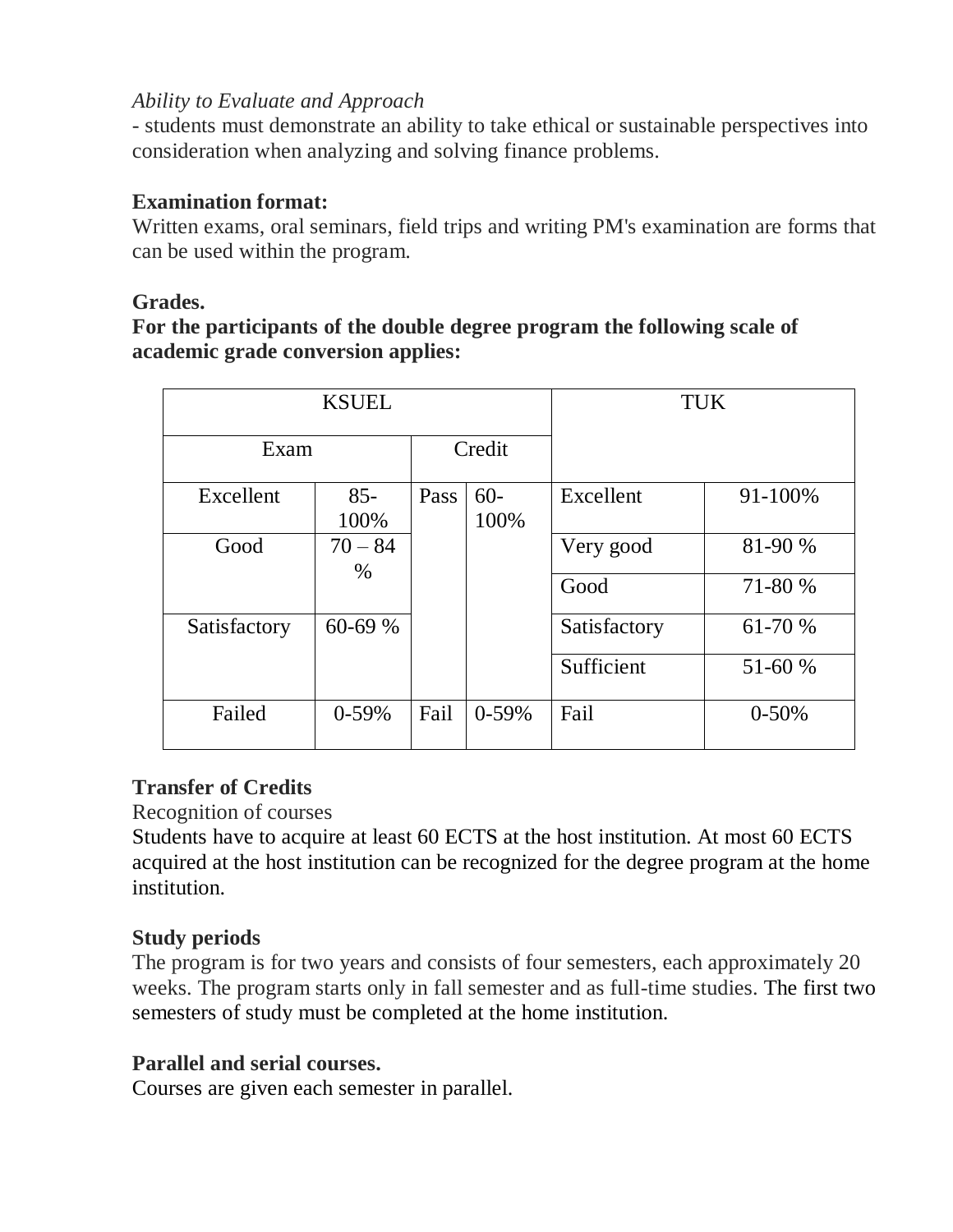#### **Teaching and learning forms**

With the exception of some elective courses all teaching throughout the program is given in English.

# **Programme Overview**

The programme overview shows which courses are mandatory and which are optional/elective. The courses are taken in the order indicated below. For information about how the individual courses are structured see respective course syllabus.

#### **Overview double masters' degree 120 credits:**

| For KSUEL students going to | For TUK students going to |
|-----------------------------|---------------------------|
| TUK                         | <b>KSUEL</b>              |
|                             |                           |

| 1 semester                                                                                                                                                                                                                                        |                                                                                                                                                                                                                                                                                                                                                                                                                                                                                                                                                                                                                                                                                                      |  |  |  |  |
|---------------------------------------------------------------------------------------------------------------------------------------------------------------------------------------------------------------------------------------------------|------------------------------------------------------------------------------------------------------------------------------------------------------------------------------------------------------------------------------------------------------------------------------------------------------------------------------------------------------------------------------------------------------------------------------------------------------------------------------------------------------------------------------------------------------------------------------------------------------------------------------------------------------------------------------------------------------|--|--|--|--|
| <b>In KSUEL</b>                                                                                                                                                                                                                                   | In TUK                                                                                                                                                                                                                                                                                                                                                                                                                                                                                                                                                                                                                                                                                               |  |  |  |  |
| Core courses (compulsory):<br>- Research Methodology (3 ECTS)<br>Variable courses:<br>- Econometrics (3 ECTS)<br>- Microeconomics (advanced level) (3                                                                                             | - Quantitative Microeconomics (5 ECTS)<br>- Investment Project Evaluation (5 ECTS)<br>- Technical Analysis (5 ECTS)<br>- Risk and Uncertainty in Finance (5<br>ECTS)                                                                                                                                                                                                                                                                                                                                                                                                                                                                                                                                 |  |  |  |  |
| ECTS)<br>- Financial Markets, Finance and Credit<br>Institutions (2 ECTS)<br>Core (general professional) courses:                                                                                                                                 | - Management of Banking Operations (5)<br>ECTS)<br>- Optional Course (3 ECTS)<br>Choice of 1 courses out of 18 (3 ECTS):<br><b>Environmental Finance</b><br><b>European Integration</b><br>Personal Management<br><b>Business Ethics</b><br>Dividend Policy<br><b>Company Valuation</b><br><b>International Accounting Standards</b><br>Third Sector Financing<br><b>Trading with Currency Pairs</b><br>Venture and Development Capital<br><b>Pension Systems</b><br><b>Financial Engineering</b><br><b>Crisis Management</b><br><b>Project Proposal Writing</b><br><b>International Business Platforms</b><br>Social Communication<br>Entrepreneurship in SR<br><b>Commercial Actuarial Science</b> |  |  |  |  |
| - Acute Financial Challenges (2 ECTS)<br>- Strategies and Modern Management<br>Model in Monetary and Credit Relations<br>(3 ECTS)<br>- Financial Analysis (advanced level) (3<br>ECTS)<br>Mathematical Support of Financial<br>Decisions (2 ECTS) |                                                                                                                                                                                                                                                                                                                                                                                                                                                                                                                                                                                                                                                                                                      |  |  |  |  |
| <b>Elective courses:</b><br>- Taxation of Organizations of Financial<br>Sector of Economy (2 ECTS)<br>Financial Derivatives (2 ECTS)<br>Innovations in Insurance (2 ECTS)<br>Tax Management (2 ECTS)                                              |                                                                                                                                                                                                                                                                                                                                                                                                                                                                                                                                                                                                                                                                                                      |  |  |  |  |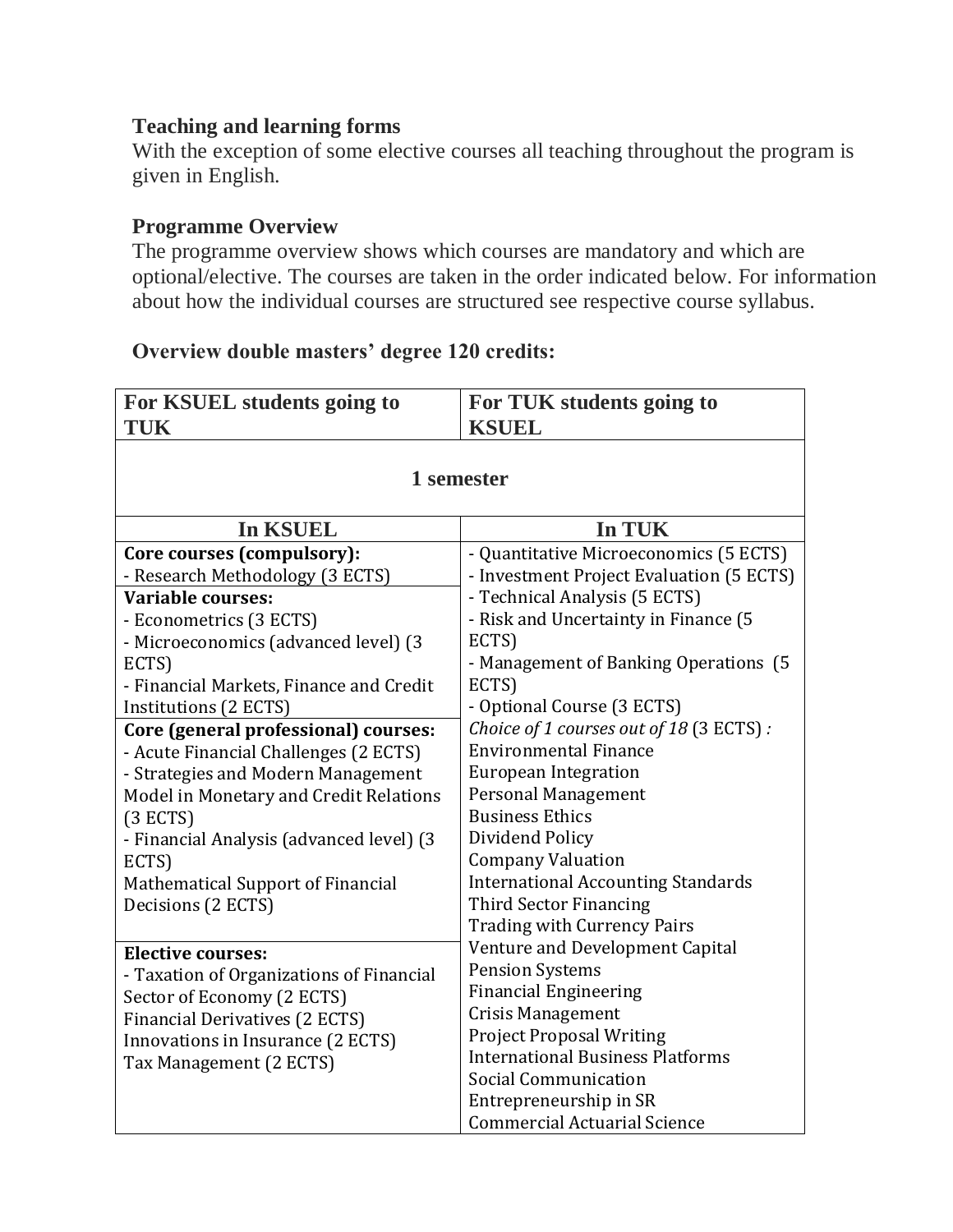| 21 credits $(+8)$                                                                                                                                                                                                                                                                                                  | 28 credits                                                                                                                                                                                                                                                                                                            |  |  |  |  |
|--------------------------------------------------------------------------------------------------------------------------------------------------------------------------------------------------------------------------------------------------------------------------------------------------------------------|-----------------------------------------------------------------------------------------------------------------------------------------------------------------------------------------------------------------------------------------------------------------------------------------------------------------------|--|--|--|--|
| 2 semester                                                                                                                                                                                                                                                                                                         |                                                                                                                                                                                                                                                                                                                       |  |  |  |  |
| In KSUEL                                                                                                                                                                                                                                                                                                           | In TUK                                                                                                                                                                                                                                                                                                                |  |  |  |  |
| <b>Practical Placement</b>                                                                                                                                                                                                                                                                                         | -Monetary Macro-Analysis (5 ECTS)<br>-Econometrics (5 ECTS)<br>- Portfolio Analysis (5 ECTS)<br>- Financial Derivatives (6 ECTS)<br>- Commercial Actuarial Science (5 ECTS)<br>- Diploma Seminar (3 ECTS)<br>Optional Course (3 ECTS)<br>Choice of 1 courses out of 18                                                |  |  |  |  |
| 39 credits                                                                                                                                                                                                                                                                                                         | 32 credits                                                                                                                                                                                                                                                                                                            |  |  |  |  |
| 3 semester                                                                                                                                                                                                                                                                                                         |                                                                                                                                                                                                                                                                                                                       |  |  |  |  |
| In TUK                                                                                                                                                                                                                                                                                                             | In KSUEL                                                                                                                                                                                                                                                                                                              |  |  |  |  |
| - International Finance (5 ECTS)<br>- Financing Territorial Self-Government<br>Units (6 ECTS)<br>- Financial Decision Making (5 ECTS)<br>- Accounting of Financial Institutions (5<br>ECTS)<br>- Diploma Seminar I (3 ECTS)<br>- Optional Course (3 ECTS)<br>Choice of 1 courses out of 18 (3 ECTS):<br>27 credits | - Banking Operations Management (5<br>ECTS)<br>- Auditing and Fiscal Consultancy (5)<br>ECTS)<br>- Financial and Monetary Methods for<br><b>Economy Regulations (5 ECTS)</b><br>- Financing Territorial Self-Government<br>Units (6 ECTS)<br>- Practical Placement (3 ECTS)<br>- Master Thesis (3 ECTS)<br>27 credits |  |  |  |  |
| 4 semester                                                                                                                                                                                                                                                                                                         |                                                                                                                                                                                                                                                                                                                       |  |  |  |  |
| In TUK                                                                                                                                                                                                                                                                                                             | In KSUEL                                                                                                                                                                                                                                                                                                              |  |  |  |  |
| - Auditing and Fiscal Consultancy (5<br>ECTS)<br>Electronic Commerce (5 ECTS)<br>- Diploma Seminar II (4 ECTS)<br>- Thesis Practice (4 ECTS)<br>- Diploma Work (12 ECTS)<br>- Elective Course (3 ECTS)<br>Choice of 1 courses out of 18                                                                            | - International Finance (5 ECTS)<br>- Commercial Actuarial Science (5 ECTS)<br>Risk and Uncertainty in Finance (5<br>ECTS)<br>- Financial Decision Making (6 ECTS)<br>- Final Examination (12 ECTS)                                                                                                                   |  |  |  |  |
| 33 credits                                                                                                                                                                                                                                                                                                         | 33 credits                                                                                                                                                                                                                                                                                                            |  |  |  |  |
| 120 credits                                                                                                                                                                                                                                                                                                        | 120 credits                                                                                                                                                                                                                                                                                                           |  |  |  |  |

## **Thesis**

For a two year (120 credits) Master of Science Degree the student must have completed thesis work in finance. Students from KSAEL participating in this program shall write their master thesis in English and defend it only once at the host institution. The process of defence will be observed by KSAEL's Committee via Skype. Students from TUKE participating in this program shall write their master thesis in English and